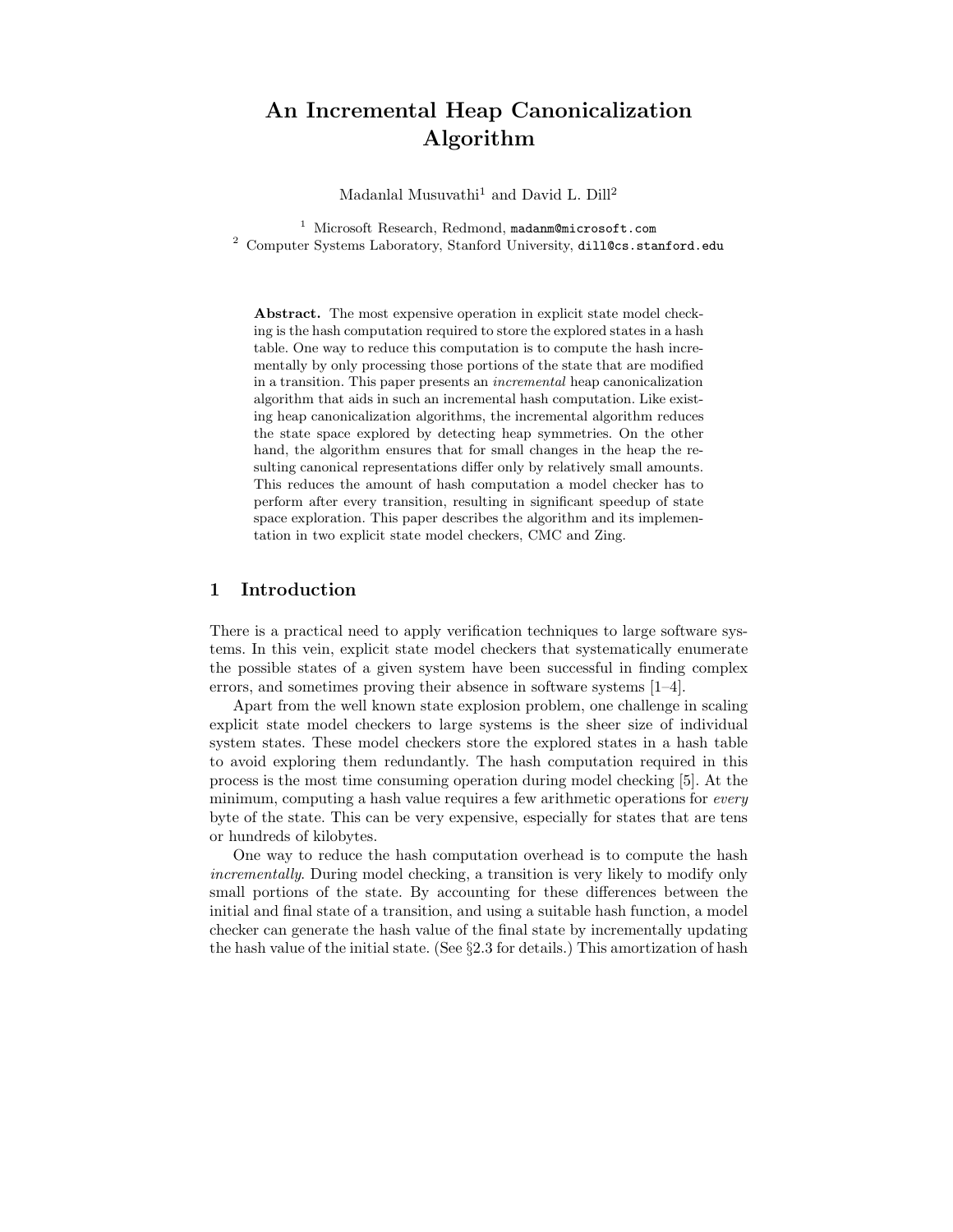computation over the unmodified portion of the state can significantly improve the speed of state space exploration.

Implementing such an incremental hashing scheme is complicated by the need for software model checkers to perform heap canonicalization [6, 7]. Almost all non-trivial programs allocate memory in the heap. Heap canonicalization is a state space reduction technique that enables model checkers to identify states that are behaviorally equivalent but differ only in the memory locations of heap objects. To identify such equivalent states, a model checker executes a heap canonicalization algorithm to transform a state to a canonical representation that is unique for all equivalent states. This canonical representation is then inserted in the hash table.

Unfortunately, the only known heap canonicalization algorithm [7] does not admit incremental processing. This algorithm performs a depth first traversal of the heap, and the canonical representation of each object depends on its depth first ordering. As a result, even small structural changes to the heap, such as object additions or deletions can modify the canonicalization of a large number of objects in the heap. Thus, even when a transition modifies small portions of the state, the canonical representations of the initial and final states can be significantly different. This forces the model checker to process large portions of the state during hash computation.

This paper presents an improved, incremental heap canonicalization algorithm. Like [7], this algorithm generates a unique canonical representation for all equivalent heap states. However, this algorithm ensures that small changes to the heap only result in relatively small changes in the canonical representation. This allows the model checker to perform incremental hash computation. The basic idea of the incremental algorithm is to determine the canonicalization of a heap object from its shortest path to some global variable. When a transition makes small changes to the heap structure, the shortest path of most objects is likely to remain the same [8, 9]. A model checker only needs to process those objects whose shortest paths have changed in a transition.

We have implemented this incremental algorithm in two explicit state model checkers, CMC [4] and Zing [10]. The algorithm is very easy to implement, and can handle arbitrary data structures in the heap, including type-unsafe pointers. We have applied the algorithm for several large models and have achieved an improved performance in all of them (§5). For the examples we have tried the model checker processes at most 5% of the objects in the heap during hash computation using the incremental heap canonicalization algorithm. This results in a model checking speedup of 2 to 9 times. While providing this speedup, the incremental algorithm preserves the state space reduction provided by the previous heap canonicalization algorithm [7].

# 2 Preliminaries

This section describes the necessary formalisms required to explain the main ideas in the paper. Motivated by our efforts in checking C programs, we will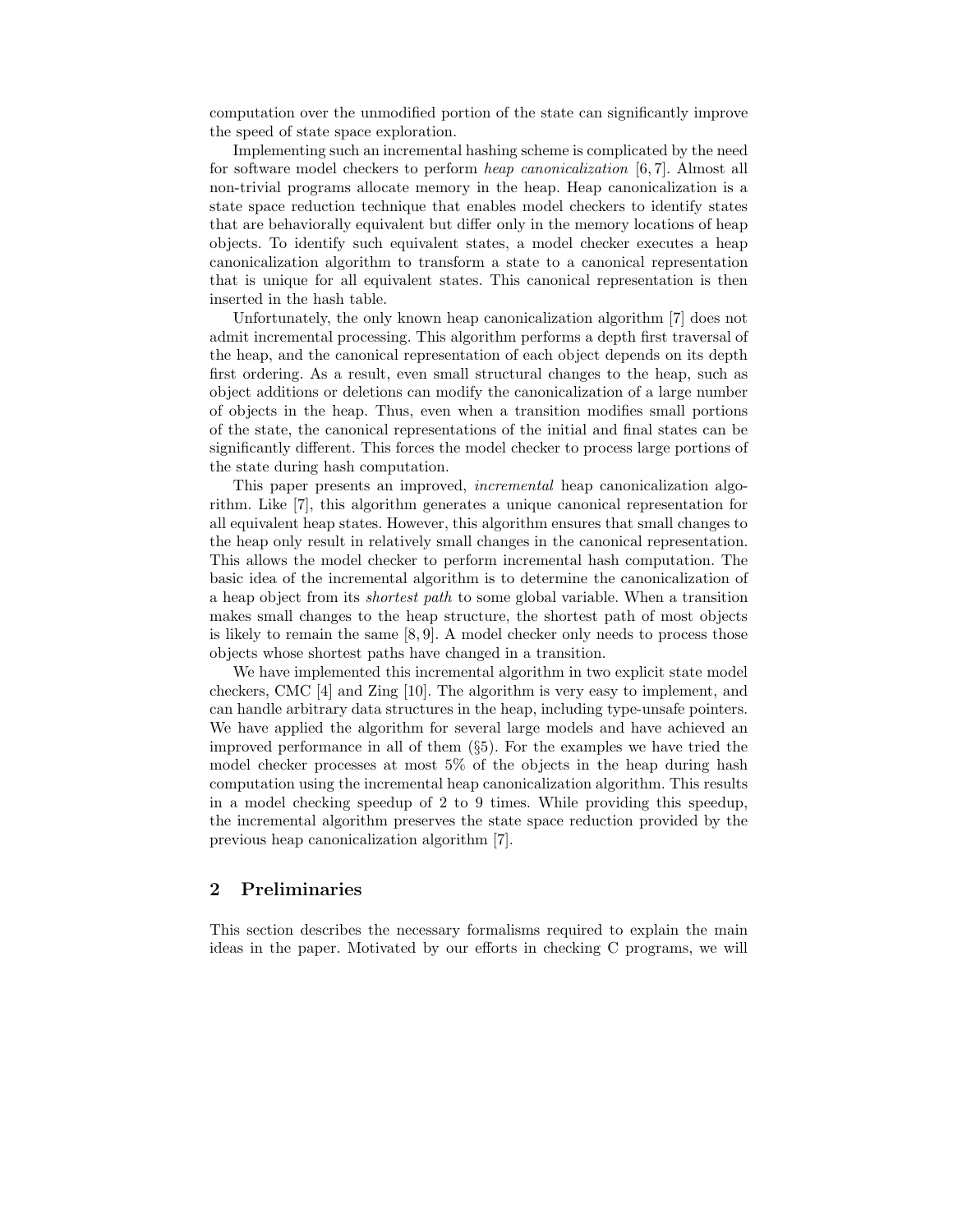not assume that the heap pointers are type-safe. Specifically, we will allow a pointer variable to point to objects of different types at different instances in the program. Also, we will allow these variables to point to arbitrary fields in the object.

### 2.1 Heap Objects

At any instant, the program state includes a collection of heap objects occupying memory addresses from a countably infinite set  $H$ . To allow arbitrary pointer arithmetic, we define the normal arithmetic operations, such as  $+$ ,  $\leq$ , over H in the obvious way.

A heap object is identified by its start address  $\in H$ . For an object p,  $len(p)$ represents the length of the object. The fields of an object  $p$  of length  $l$  occupy memory locations in the range  $[p, p+l)$ . For simplicity, assume that a field of an object p is named by its integer offset f in p, where  $0 \le f \le len(p)$ . The term  $p[f]$  denotes the value of a field f in p, where the value  $p[f]$  is either an integer, or a pointer value  $\in H$ , or the special *null* pointer. An object p points to another object q exactly when there is a field f of p such that  $q \leq p[f] < q + len(q)$ . In this case,  $p$  is said to contain a *pointer* to  $q$ .

### 2.2 Program State

Apart from the heap, the state of a program at any instant consists of all the global variables and the stacks of all the threads. We seek to capture the entire state of the program in the heap as follows.

Conceptually, all the global variables in a program can be considered as fields of a global root object that represents the statically allocated region in memory. For ease of exposition, assume that the addresses of all global variables are in H. Also, the stack of each thread is represented as a linked-list of stack frames, where each stack frame is a heap object. We assume that for each thread there is a field in root that points to its stack. <sup>3</sup>

The program state S is a set of objects  $\{root = p_0, p_1, p_2, \ldots, p_n\}$ . Given a state  $S$ , we assume that all objects in  $S$  do not overlap in memory. In other words, for any  $p_i, p_j \in S, p_i \neq p_j \Rightarrow p_i \langle p_j \vee p_i \geq p_j + len(p_j)$ . Also, we assume that all objects in a state are reachable from the root object. That is, for any object  $p \in S$ , there is a sequence  $\langle root = p_0, p_1, \ldots, p_n = p \rangle$  such that  $p_i$  points to  $p_{i+1}$  for  $0 \leq i < n$ . We assume that any object that is not reachable from the root object is automatically removed from the state.<sup>4</sup>

<sup>&</sup>lt;sup>3</sup> We also assume that each thread is *statically* identified by a unique identifier. Detecting thread-symmetries by permuting these identifiers is an interesting problem, but beyond the scope of this paper.

<sup>4</sup> Such memory-leak detection (or garbage collection) can be done during the canonicalization algorithm described in Section 4.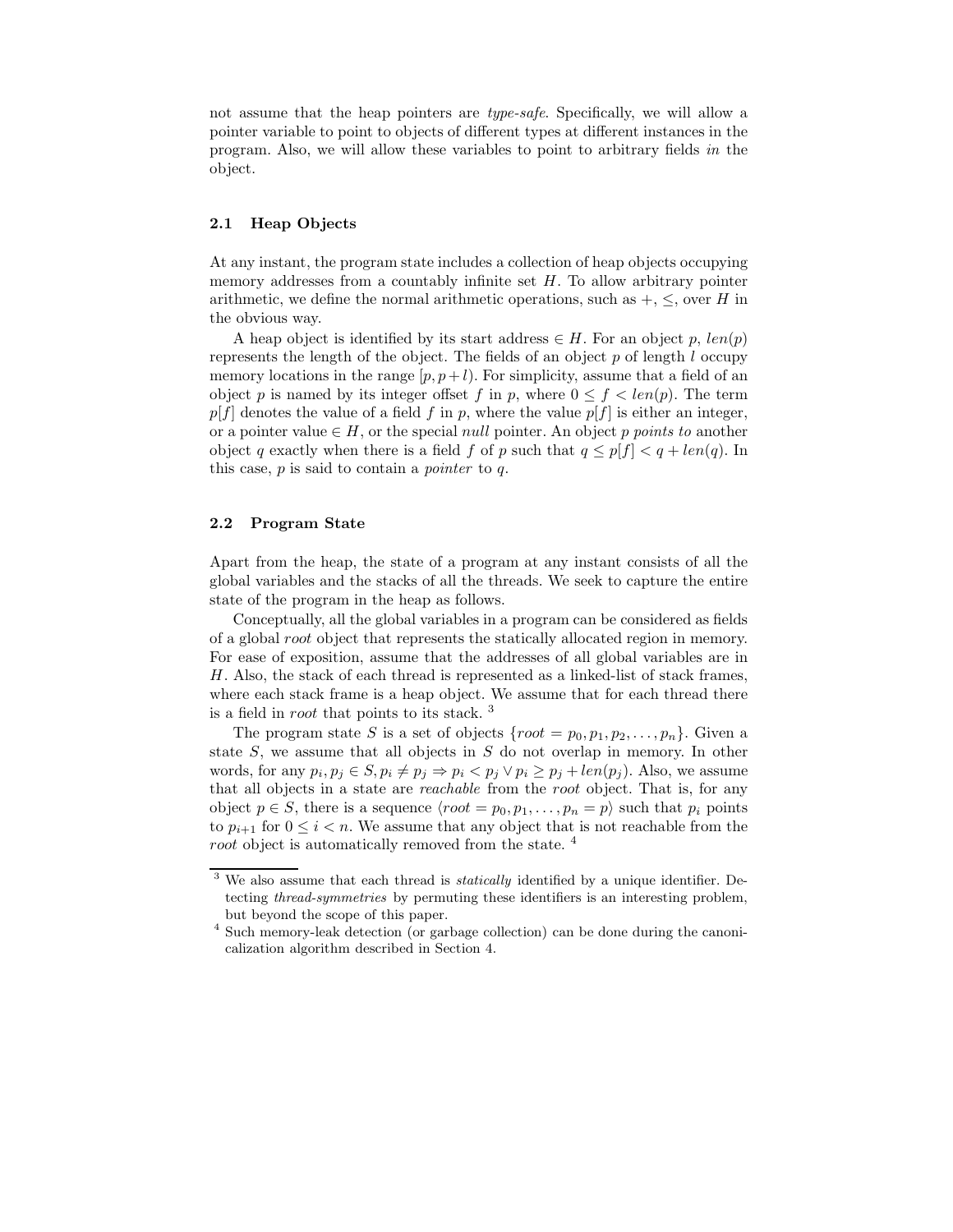#### 2.3 Incremental Hashing of State

The performance bottleneck in an explicit model checker is the hash computation required when storing the state in a hash table. One way to mitigate the performance overhead is to compute the hash incrementally as follows.

For a given state, the model checker computes a partial hash value for each object in the state. The hash value of the entire state is obtained from these partial hash values. The goal is to cache these partial hash values with objects, and recompute them only when a transition explored by the model checker modifies the object. However, if an object remains unmodified in a transition, its cached value can be used when computing the hash value of the final state. This amortization of hash computation across states improves the model checking performance.

Formally, we assume the existence of three hash functions  $h_o$ ,  $h_s$ , and  $h_u$ defined as follows. For an object p of length l, there is a hash function  $h<sub>o</sub>$  that takes  $l + 1$  arguments. The partial hash value of p is given by

$$
\mathcal{H}(p) = h_o(p, p[0], p[1], \ldots, p[l-1])
$$

Note, to minimize hash collisions any good hash function should use values of all the fields in an object. Also, to avoid collisions between objects whose values are permutations of each other, the hash function should use the location of the object in the state. For a state  $S = p_0, p_1, \ldots, p_n$ , there is a hash function  $h_S$ that generates the hash for the state using the partial hash values of the objects.

$$
\mathcal{H}(S) = h_S(\mathcal{H}(p_0), \mathcal{H}(p_1), \ldots, \mathcal{H}(p_n))
$$

Finally, we assume that  $\mathcal{H}(S)$  can be incrementally updated. Let  $S(p, p')$  represent the state obtained from S by modifying the object  $p \in S$  by p' and leaving all other objects unmodified. One of p or  $p'$  can be null to represent object allocations and deletions respectively. Given  $S' = S(p, p')$  assume there is a hash update function  $h_u$  to obtain the hash value of  $S'$ .

$$
\mathcal{H}(S(p, p')) = h_u(\mathcal{H}(S), \mathcal{H}(p), \mathcal{H}(p'))
$$

Typically, the update function  $h_u$  is computationally much more efficient than  $h_o$  or  $h<sub>S</sub>$ . After a transition, a model checker applies  $h_o$  on all object modified in a transition and then uses  $h_u$  once for each modified object to determine the hash value of the final state. In effect, the cost of computing the hash value is proportional to the total size of the objects modified in a transition.

In practice, it is very straightforward to design hash functions  $h_0, h_S, h_u$  from existing hash functions. See Appendix B for such an example.

The main goal of this paper is to allow this incremental hash computation when model checkers perform heap canonicalization.

### 3 Heap Canonicalization

This section describes the need for heap canonicalization when model checking software programs and presents an informal description of the Iosif's algorithm [7].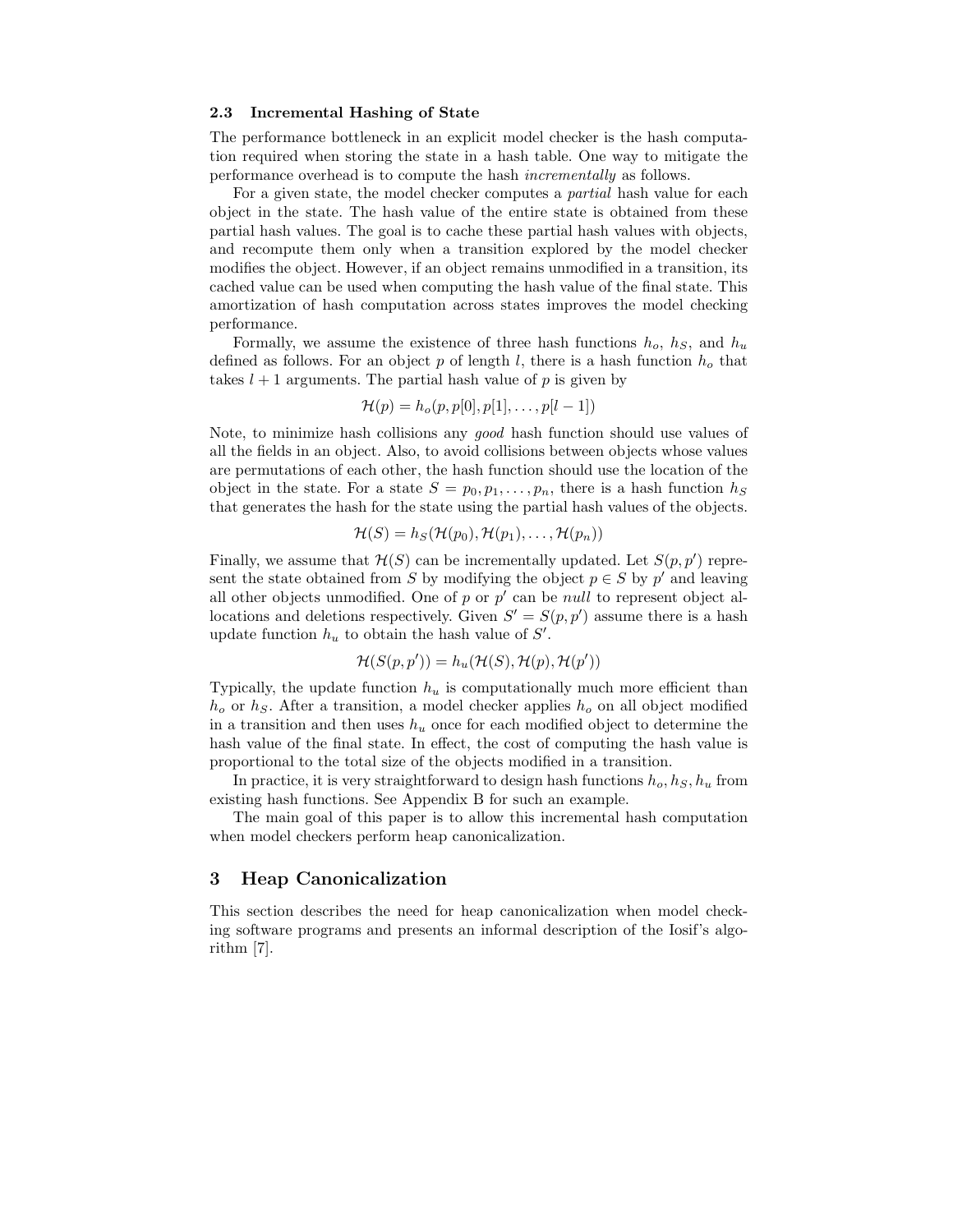



Fig. 1. Two equivalent representations of a linked list, and their common heap graph. This first element of the linked list is the global node.

When a program dynamically allocates objects in the heap, the exact memory location of these objects is arbitrary from the perspective of the program. The memory location of an object is determined by some internal heap allocation algorithm and typically depends on the order of all previous object allocations and deletions.

When a model checker explores different event interleavings during state exploration, it can generate multiple representations of the heap that differ in the memory locations of the objects, but are otherwise equivalent. For example, Figure 1 shows two representations of a linked list with three elements. The two representations differ in the memory locations of the second and the third element in the list. As heap objects can be accessed only through pointers from global variables or other heap objects, no program can differentiate between the two different representations in Figure 1. <sup>5</sup> From the perspective of the model checker, these two representations describe the same state, and thus should explore at most one of them.

# 3.1 The Heap Graph

To formalize the notion of the equivalence of heap states, one can introduce the notion of a heap graph. Informally, a heap graph *abstracts* the memory locations of the heap objects, while maintaining information about the pointers to these objects.

Given a state S, the heap graph  $G(S)$  is defined as follows. For each object  $p \in S$ ,  $G(S)$  contains a vertex given by  $V(p)$ . There is a directed edge in  $G(S)$ from  $V(p)$  to  $V(q)$  if and only if p points to q in S. This edge is labeled by the offset of the field in  $p$  that contains the pointer to  $q$ . For instance, the heap graph of the linked list is shown in Figure 1. Obviously, no two outgoing edges of an object have the same label. Each node in the heap graph is labeled by the values of all the non-pointer fields in the corresponding object as shown in Figure 1.

<sup>5</sup> Even in C programs, which are allowed to inspect the value contained in pointers, any behavior that relies on absolute values of the pointers can be safely marked as an error.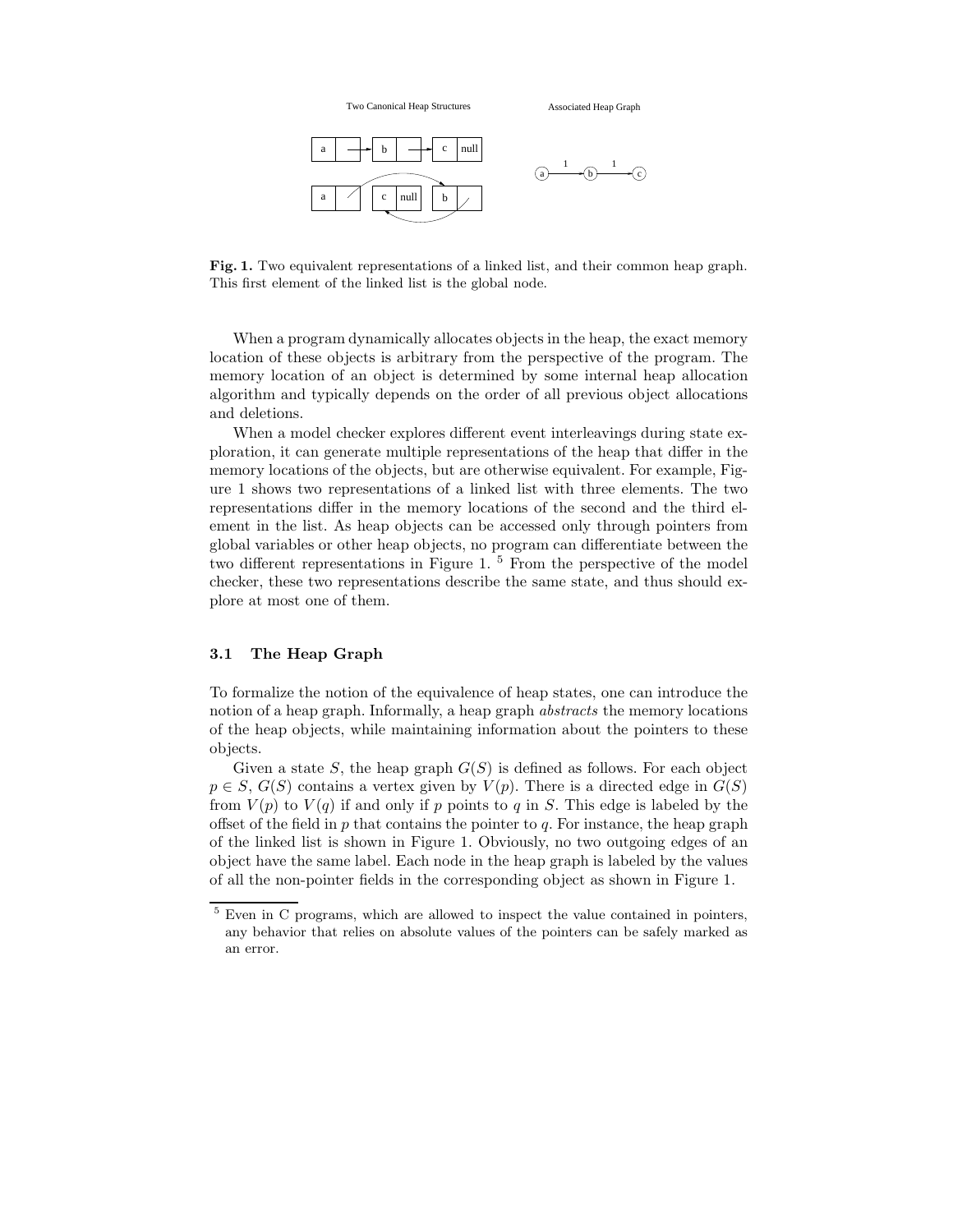**Propostion 1** A program cannot differentiate between two states  $S_1$  and  $S_2$  if their heap graphs  $G(S_1)$  and  $G(S_2)$  are isomorphic.

Basically, a heap graph captures the entire state of the heap along with all the global variables, but abstracts the memory addresses contained in the pointer variables.

#### 3.2 The Canonical Representation of a Heap

The aim of a heap canonicalization algorithm is to produce the same canonical representation for all heaps that have the same heap graph. By computing the hash on this canonical representation, the model checker can ensure that it explores at most one among the possible equivalent states.

The generation of a canonical representation can be considered as a relocation of the objects in the heap. Conceptually, the canonicalization algorithm relocates each object to a canonical location determined by the algorithm. After relocation, the algorithm modifies all pointers to an object to reflect this new location.

Formally, a canonicalization algorithm defines a relocation function reloc :  $H \to H$  such that  $reloc(p)$  determines the canonical location of an object  $p \in S$ . We restrict the *reloc* function to have the following desirable properties. First, it is not necessary to relocate the root object. Thus,

$$
reloc(root) = r, \text{ for a constant } r \tag{1}
$$

Second, it is desirable to relocate heap objects in their entirety. In other words, the offset of fields in an object should be invariant during relocation.

$$
reloc(p+f) = reloc(p) + f, \quad \forall f : 0 \le f < len(p) \tag{2}
$$

Equations 1 and 2 imply that a particular heap canonicalization algorithm only defines the relocation function for start addresses of heap objects. The two equations determine the relocation for other addresses  $\in H$ .

Finally, there is a constraint on the relocation function defined by any heap canonicalization algorithm. The reloc function should not overlap objects in the canonical heap. That is, for all  $p, q \in H$ 

$$
reloc(p) = reloc(q) \iff p = q \tag{3}
$$

Given a relocation function that satisfies the above constraints, the canonical representation of a state can be obtained as follows. First, relocate each object  $p \in S$  to the location  $reloc(p)$ . Also, if an object p points to q, modify the pointer value to reflect the new location of  $q$ . The values of all non-pointer fields do not change in this relocation. That is,

$$
reloc(p)[f] = \begin{cases} reloc(p[f]) & \text{if } p[f] \in H \\ p[f] & \text{otherwise} \end{cases}
$$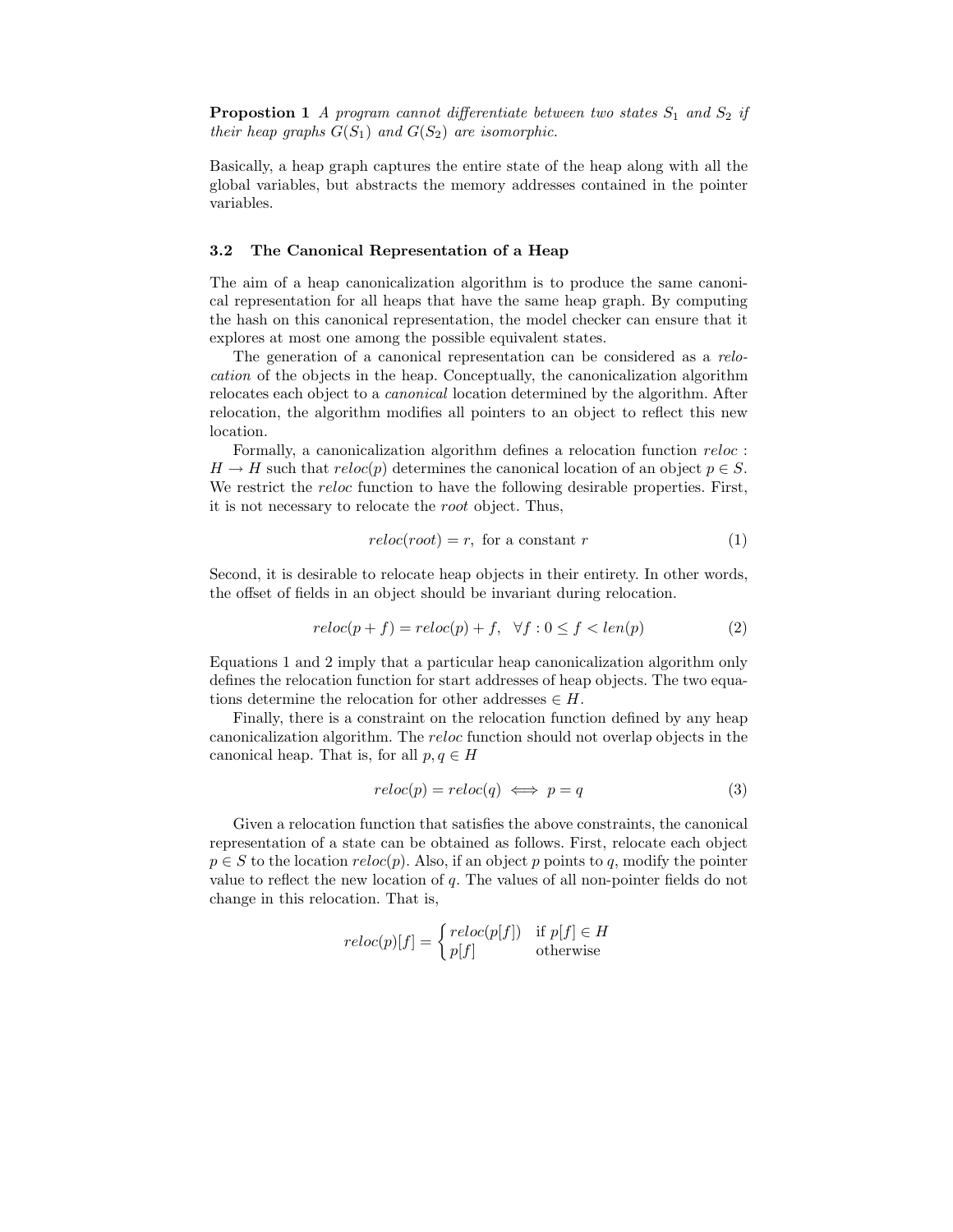Abusing notation we will define  $reloc(S)$  as the state thus obtained from S.

The goal of a heap canonicalization algorithm is define a relocation function such that  $reloc(S) = reloc(S')$  whenever the heap graphs  $G(S)$  and  $G(S')$  are isomorphic. Given a state  $S$ , a model checker computes  $reloc(S')$  and inserts the latter in the hash table. Note, it is not necessary to physically relocate the objects in the heap. The model checker merely applies the reloc function on all pointer values in the heap when computing the hash.

#### 3.3 Iosif 's Algorithm

Iosif's algorithm [7] involves a depth first traversal of the heap graph starting from the root object. The traversal uses the edge labels in the heap graph to deterministically order all outgoing edges of a node. <sup>6</sup> The algorithm relocates the heap objects in the heap in the order visited by the traversal. Specifically, if  $p_i$  represents the object with depth first order number i, then

$$
reloc(p_i) = \sum_{j=0}^{i-1} len(p_j)
$$
\n(4)

Note that the above relocation function satisfies the constraint in Equation 3.

Figure  $2(a)$  shows an example. The heap consists of three objects in a binary tree. The head node is the root object and contains pointers to a left node and a right node. Assuming that the size of these nodes is 3 word lengths, the algorithm relocates the head, left and right nodes at offsets 0, 3 and 6 respectively in the canonical heap. Also, after relocating the objects, the algorithm modifies the left and right pointers in the head node to point to the respective objects in their new locations.

The correctness of the Iosif's algorithm follows. If two heap states have the same heap graph, then the algorithm will visit the heap objects in the same order and relocate them at the same locations. This produces the same canonical representation.

#### 3.4 Need for an Incremental Algorithm

Now we can see why Iosif's algorithm is not suitable for incremental hash computation — it unnecessarily modifies the relocation of objects in the canonical heap. To illustrate this, consider the heap in Figure 2(a) and a transition that deletes the left node in the binary tree. Figure 2(b) shows the resulting heap and the canonical representation generated by the Iosif's algorithm. The algorithm locates the right node at offset 3 in the canonical heap, while the node had an offset 6 before the transition. This change in the location invalidates the precomputed hash value for the right node, even though the node was not modified in the current transition.

 $^6$  Without such an ordering, the heap canonicalization problem is an instance of the  $\,$ graph isomorphism problem, and so is intractable [11].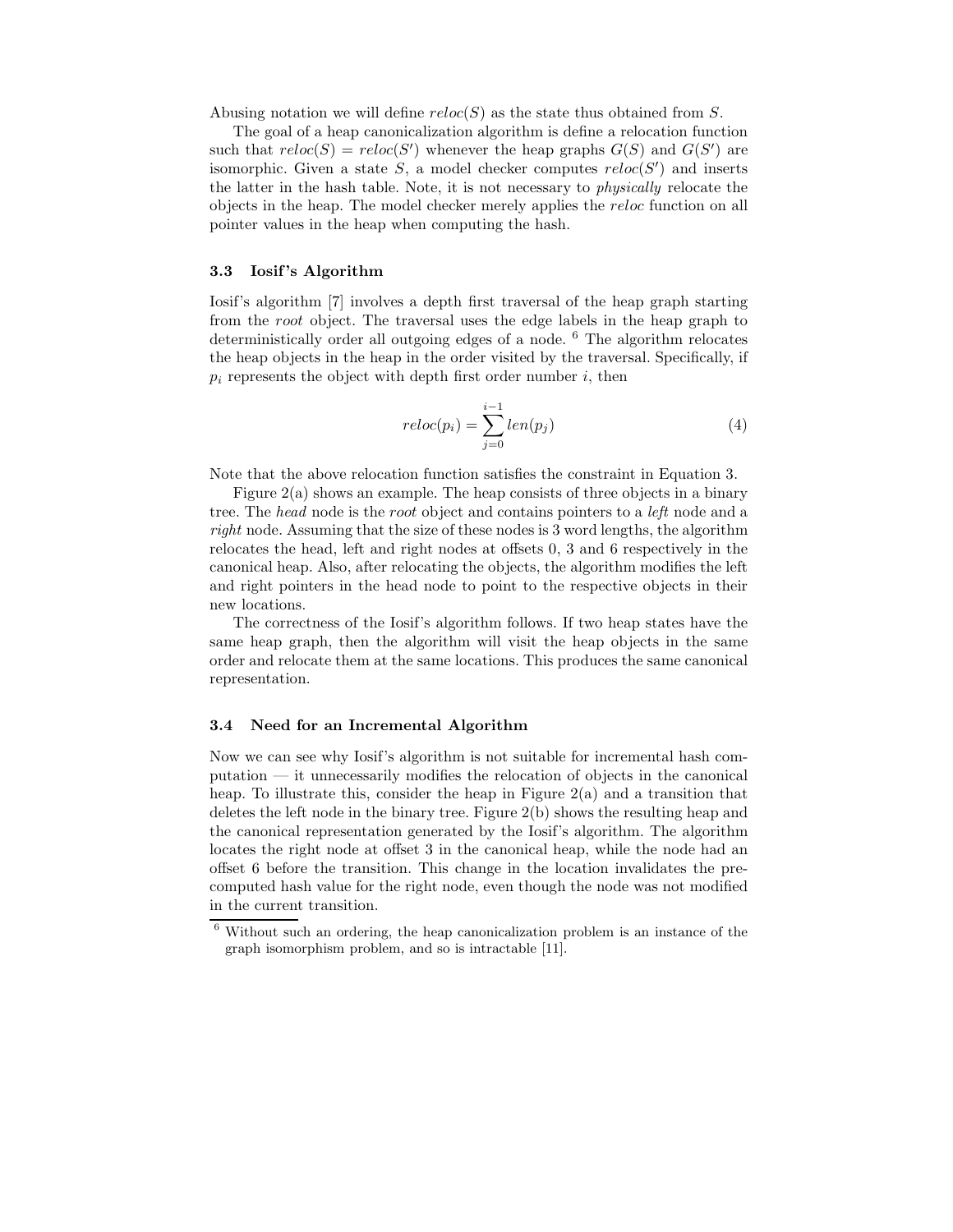

Fig. 2. Demonstration of Heap Canonicalization before and after a transition that deletes a node. The head node is global.

In general, Iosif's algorithm determines  $reloc(p)$  from the depth first order number of  $p$  in the heap graph (see Equation 4). Any change in the heap graph can potentially modify the relocation of all objects after the change in the depth first order. For instance, one can expect an object addition or deletion to modify on average the relocation of half of all the heap objects. Moreover, whenever  $reloc(p)$  changes, the algorithm needs to modify all the pointers to p. This invalidates the precomputed hash for any object that contains such a pointer. In practice, the Iosif's algorithm requires recomputing the hash value for large portions of the heap, drastically slowing the model checker performance.

### 4 Incremental Heap Canonicalization

This section describes an incremental heap canonicalization algorithm that improves upon the Iosif's algorithm.

The incremental algorithm has two requirements. First and foremost, the algorithm should guarantee heap canonicalization, and thus generate the same canonical heap for all equivalent heaps. Second, the algorithm should seek to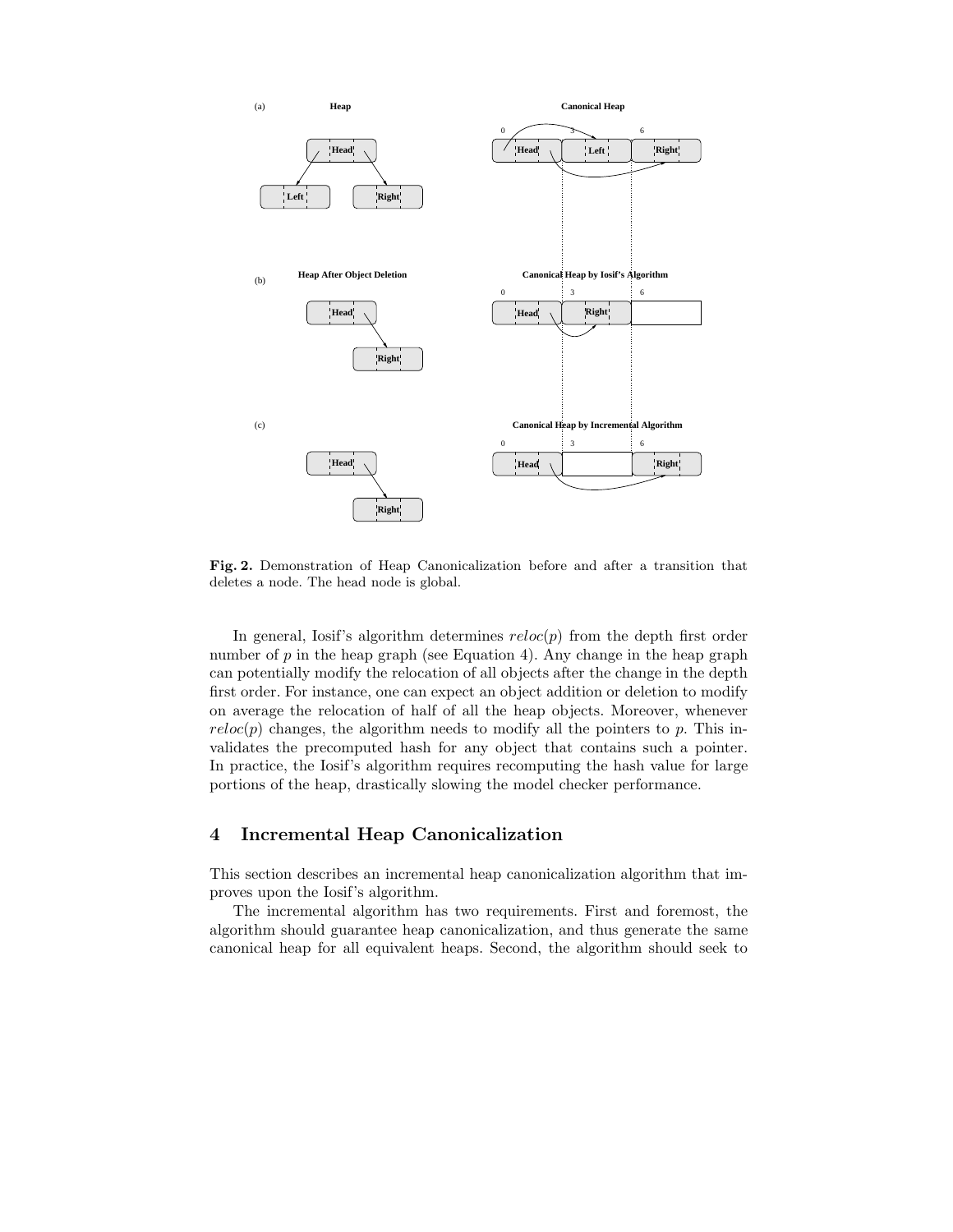reduce unnecessary changes to the canonical representation for small changes in the heap. Ideally, after every transition the model checker should only need to recompute the hash for objects that are modified in the transition.

To illustrate this, consider the example in Figure 2. When the transition deletes the left node, the incremental algorithm generates a canonical heap as shown in Figure  $2(c)$ . Note, the right node remains at offset 6 in the canonical heap both before and after the transition. This enables the model checker to reuse the hash computed for the object before the transition. To guarantee canonicalization, the incremental algorithm should produce the canonical heap in Figure  $2(c)$  for any heap equivalent to the state in Figure  $2(c)$ . It is important to note once again that the canonical heap is a conceptual representation used during hash computation – the heap itself is not physically modified. In particular, the empty space between the two objects in Figure  $2(c)$  does not represent unreclaimed space in the heap.

The basic idea behind the incremental algorithm is to determine the relocation of an object from the bfs access chain of the object, which is a shortest path between the object and the global object. For example, the right node in Figure 2 always has the same bfs access chain that consists of the right pointer from the head node. Thus, the incremental algorithm always relocates the right node at the same offset in the canonical heap, irrespective of other objects in the heap. On small changes to a graph, the shortest paths between most objects are likely to remain the same [8, 9]. This is specifically so for the heap graph of programs, which typically use large number of data structures that are only weakly related.

#### 4.1 Access Chains

Heap objects can only be accessed through pointers from global variables. For instance, a C program can access the right node in Figure  $2(a)$  with an expression head- $\triangleright$ right. In general, a heap object p can be accessed through a chain of pointers. This access can be represented by the sequence  $root =$  $p_0, f_0, p_1, f_1, \ldots, p_n = p$ , where  $f_i$  is the offset of a field in  $p_i$  that contains a pointer to  $p_{i+1}$ , for  $0 \leq i < n$ . In the heap graph, this chain forms a path starting from root. This path is uniquely defined by the offset labels on the path edges.

Formally, an *access chain* of a heap object  $p$  is a path in the heap graph from the *root* object to p and is denoted by  $\langle f_0, f_1, \ldots, f_{n-1} \rangle$ , the list of offset labels on the path edges. For instance, the access chain of the third element in the linked list of Figure 1 is  $\langle 1, 1 \rangle$ , assuming that the first element is the root object. Also, the root object has an empty access chain  $\langle \rangle$ .

### 4.2 BFS Access Chain

A breadth first traversal of the heap graph naturally defines an access chain for objects in the graph. During a breadth first traversal, the edges used to traverse the graph form a spanning tree of the graph rooted at the global node. For any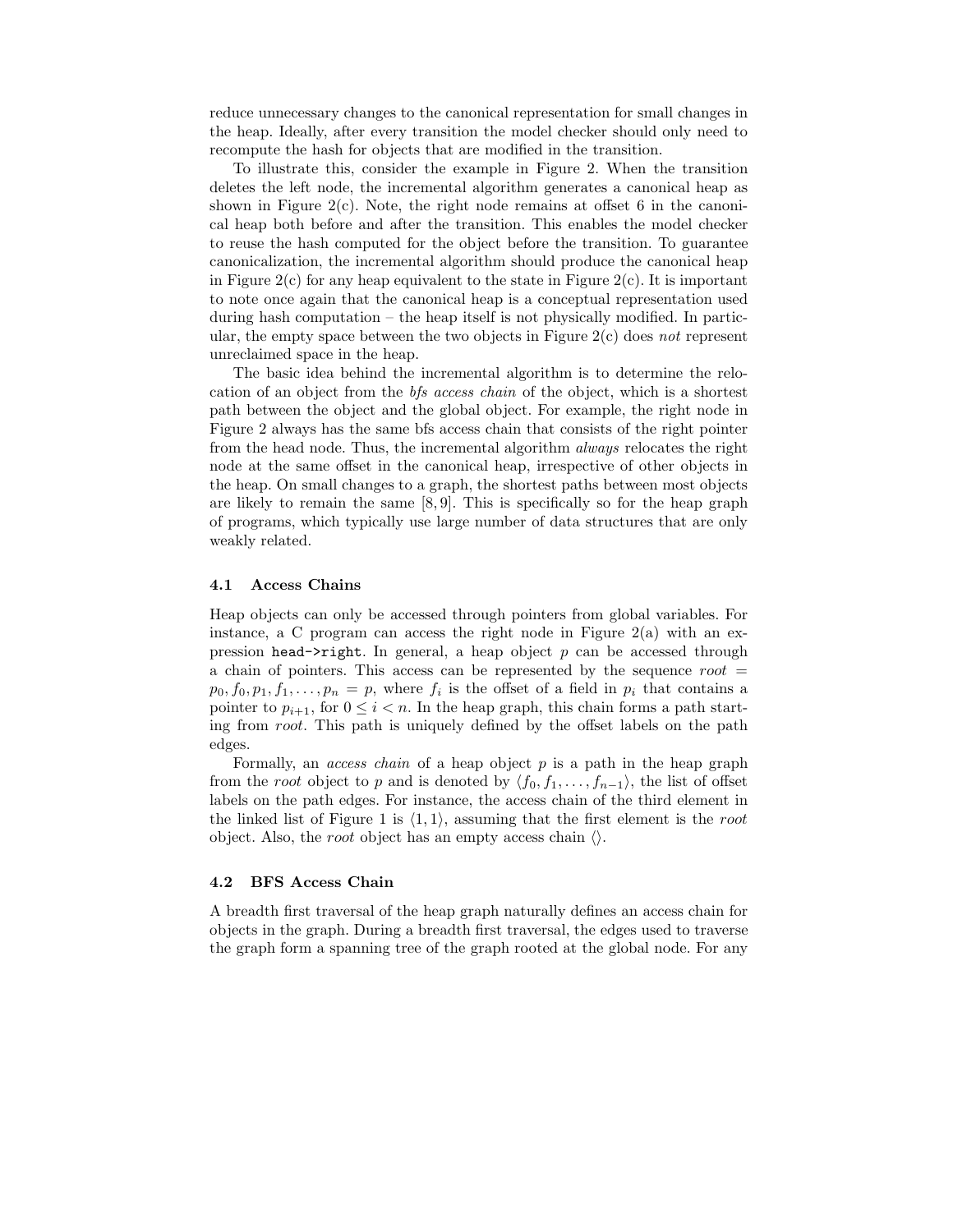object in the graph, this spanning tree provides a shortest path from the global node to that object. Obviously, the access chain that corresponds to this path is one of the shortest of all access chains for the object. Additionally, if the breadth first traversal traverses the edges from an object in the increasing order of their offset labels, then the access chain constructed above is guaranteed to be the lexicographically smallest of all shortest access chains of the object.

Formally, a bfs access chain of an object p given by  $\langle p \rangle$ , is the access chain  $\langle f_0, f_1, \ldots, f_n \rangle$  such that for any other access chain  $\langle g_0, g_1, \ldots, g_m \rangle$  of the object the following holds: either  $m > n$ ; or  $m = n$  and there is an  $i < n$  such that for all  $0 \leq j \leq i$ ,  $f_j = g_j$  and  $f_i \leq g_i$ . The bfs access chain of all objects in the heap graph can be constructed by performing a breadth first traversal of the graph that traverses all outgoing edges of a node in the edge label order. Given a heap graph, the *bfs access chain* of an object is unique. The incremental heap canonicalization algorithm uses this chain to determine the location of objects in the canonical heap.

#### 4.3 Defining the reloc Function

A heap canonicalization algorithm is defined by the reloc function that determines the location of a heap object  $p$  in the canonical representation. The aim of the incremental algorithm is to define *reloc* such that  $reloc(p)$  depends only on  $\langle p \rangle$ .

Also, in a type unsafe language such as C, a single pointer field can point to objects of multiple types, and hence multiple lengths. Accordingly, objects of different lengths can have the same bfs access chain. To differentiate such objects in the canonical representation, we also require that  $reloc(p)$  depends on  $len(p)$ . This, as will be explained below, is also crucial to satisfy Equation 3.

In summary, the incremental algorithm seeks for a function canon that takes  $\langle p \rangle$  in a suitable encoding and len(p) as arguments, and returns reloc(p).

$$
reloc(p) \equiv canon(\langle p \rangle, len(p))
$$
\n(5)

The next task is to obtain an encoding for  $\langle p \rangle$ . Let  $\langle p \rangle = \langle f_0, f_1, \ldots, f_n \rangle$ . If  $parent(p)$  is the parent of the object p in the breadth first traversal of the heap graph, then  $\langle parent(p) \rangle = \langle f_0, f_1, \ldots, f_{n-1} \rangle$ . This hints at an encoding for  $\langle p \rangle$  from the encoding for  $\langle parent(p) \rangle$  and  $f_n$ . Using Equation 5 recursively, the following theorem shows that  $reloc(parent(p) + f_n)$  provides the necessary encoding for  $\langle p \rangle$ .

**Theorem 1.** For any arbitrary function canon :  $H \times N \rightarrow H$ , the relocation function defined by

$$
reloc(p) = canon(reloc(parent(p) + f_n), len(p))
$$
\n(6)

relocates two objects with the same bfs access chain and the same length to the same location in the canonical heap.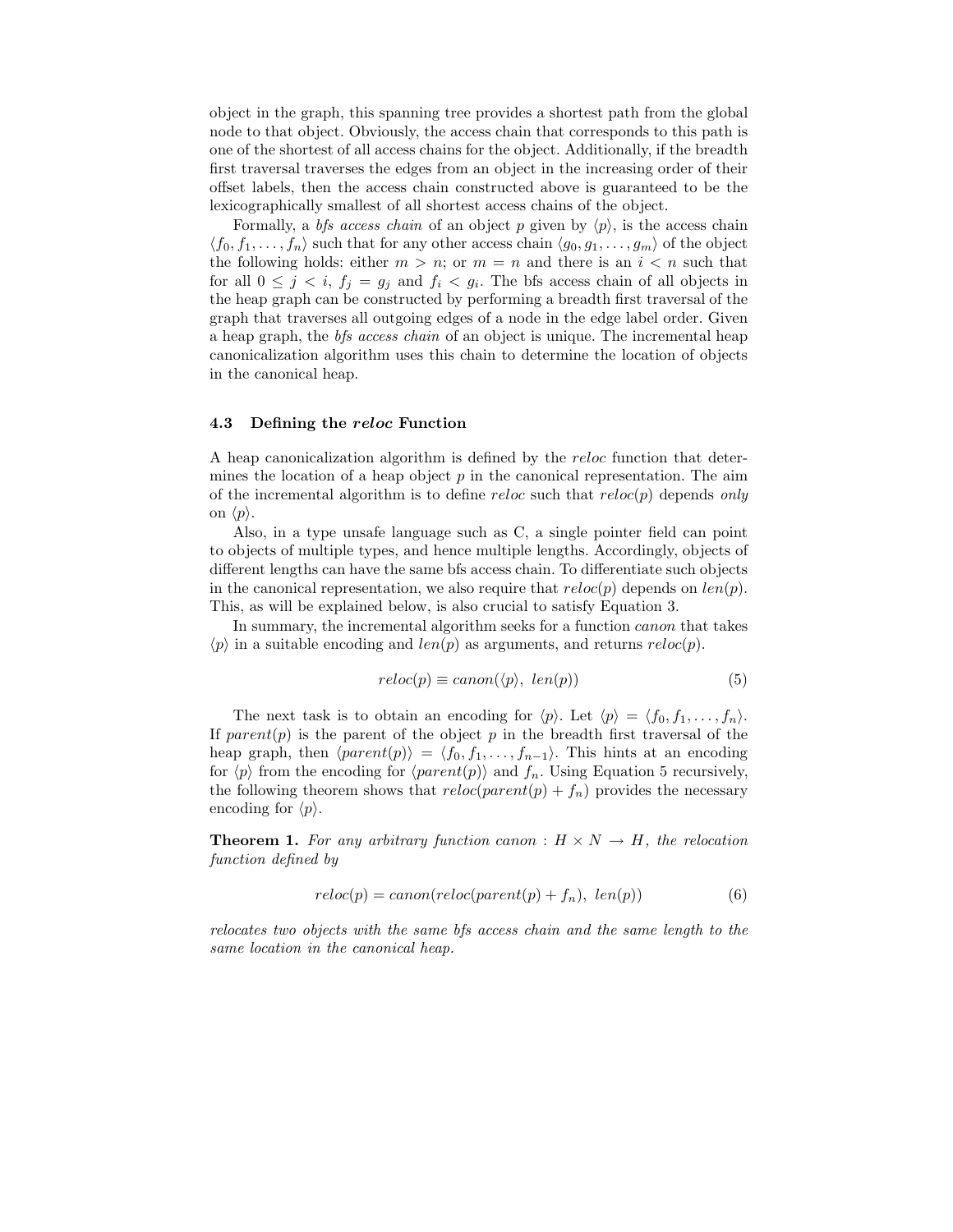**Proof:** The proof follows from a simple induction on the depth of the bfs access chain of an object. The global object has an empty bfs access chain and the base step trivially follows from Equation 1. Assume the theorem holds for all objects with a bfs access chain of length  $\leq n$ . Consider two objects  $p_1, p_2$  such that they have the same length and the same bfs access chain. Let

$$
\langle p_1 \rangle = \langle p_2 \rangle = \langle f_0, f_1, \dots, f_n \rangle
$$

Obviously, parent $(p_1)$  and parent $(p_2)$  have the same bfs access chain of length  $\overline{n}$ .

$$
\langle parent(p_1) \rangle = \langle parent(p_2) \rangle = \langle f_0, f_1, \dots, f_{n-1} \rangle
$$

By induction

 $reloc(parent(p_1)) = reloc(parent(p_2))$ 

Using Equation 2,

$$
reloc(parent(p1) + fn) = reloc(parent(p2) + fn)
$$

This from Equation 6 and the fact that  $len(p_1) = len(p_2)$  implies that

$$
reloc(p_1) = reloc(p_2)
$$

 $\Box$ 

Note that  $f_n$  is the offset of the field in  $parent(p)$  that points to p, and thus  $reloc(parent(p) + f_n)$  represents the address of that field in the canonical heap. Theorem 1 essentially shows that  $\langle p \rangle$  can be captured by this address in the canonical heap. This greatly simplifies the implementation of the incremental canonicalization algorithm.

The following theorem follows.

**Theorem 2.** For an arbitrary function canon :  $H \times N \rightarrow H$ , the relocation function defined by Equation 6 generates the same canonical representation for two heaps with the same heap graph, provided Equation 3 holds.

**Proof:** The bfs access chain is an inherent property of an object in the heap graph. Thus, given two heaps with the same heap graph, equivalent objects in the two heaps have the same bfs access chain. The proof follows from Theorem 1.  $\Box$ 

#### 4.4 Designing the canon function

By Theorem 2, heap canonicalization is guaranteed for any function canon :  $H \times N \to H$  that satisfies the constraint in Equation 3. The final task is to design one such function.

Without apriori knowing the length of the objects with different bfs access chains, a closed form for the canon function is not possible. The trick then, is to define the canon function incrementally during model checking. The algorithm is shown in Figure 3 and implements canon as a hash table. Initially, the hash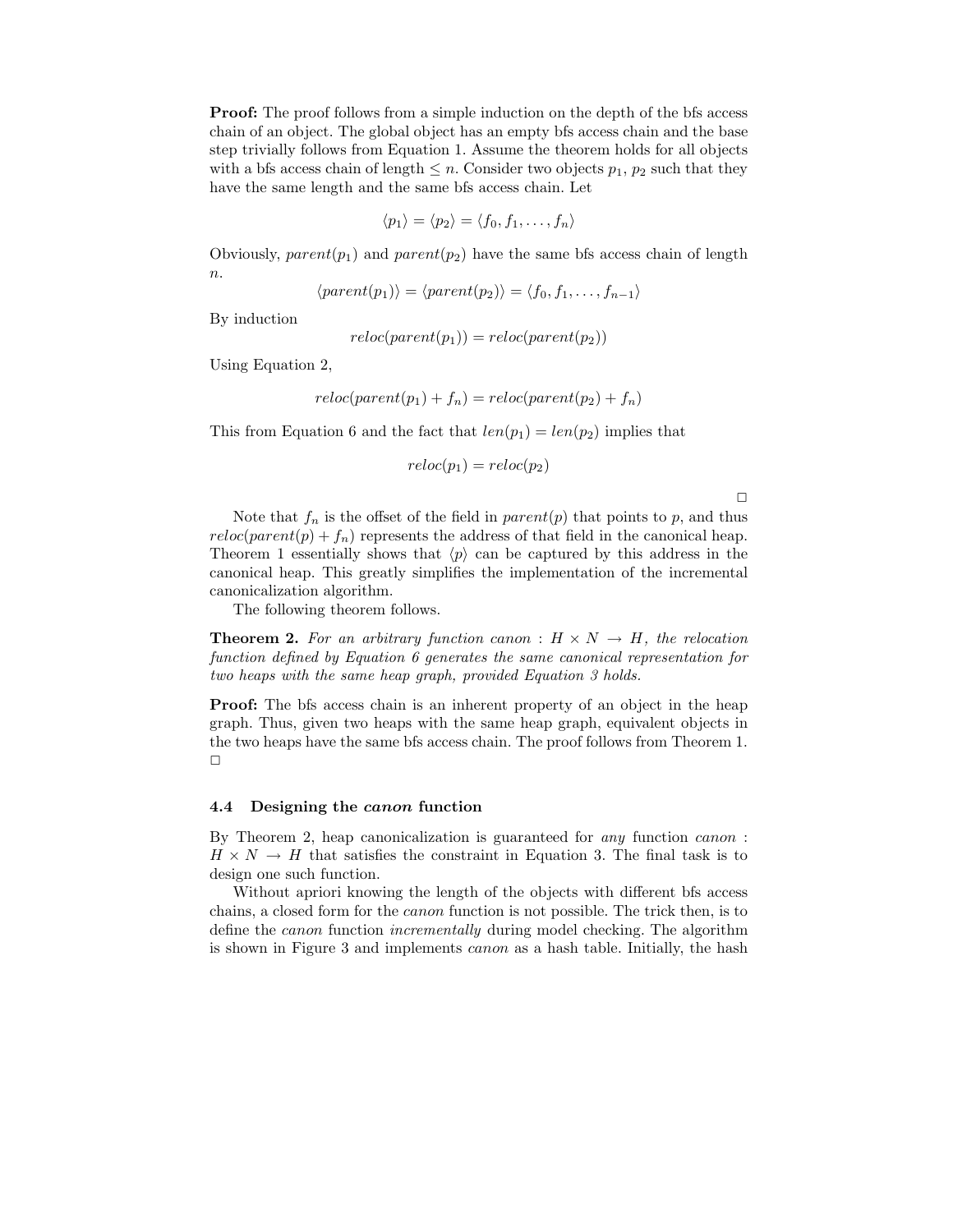table is empty. When the value for  $canon(addr, len)$  is required for a new address length pair, the algorithm allocates a new region in the canonical heap of the required length. This region is never reused for other address length pairs. Thus no overlap is possible in the canonical heap, satisfying Equation 3.

The canon hash table is a global table maintained by the model checker. During state exploration, the model checker can add new entries to the table, but can never modify an existing entry or delete it. This ensures that the hash table implements a function which is essential from Theorem 2 for heap canonicalization. Also, the size of the canon table grows as the model checker discovers different bfs access chains in the program. However, the number of such chains tends to stabilize once the data structures are initialized in the program. In our experiments (§5), the *canon* table did not exceed ten thousand entries.

As a demonstration of the algorithm, consider the example in Figure 2. After processing the state in Figure 2(a), the *canon* table maintains the following mapping:  $(0, 3) \rightarrow 3$  and  $(2, 3) \rightarrow 6$ . In other words, the *canon* table remembers that an object of length 3 pointed from the offset 2 (the right pointer) of the head node should be relocated at offset 6 in the canonical heap. Now, when the left node is deleted, the mapping maintained above produces a canonical representation in Figure 2(c) as desired.

## 5 Experimental Results

We have evaluated the incremental heap canonicalization algorithm in two explicit model checkers, CMC [12] and Zing [10]. CMC is specifically designed for checking network protocol implementations. It executes the implementation directly without resorting to any intermediate representation. A transition involves the entire processing of a protocol event, such as packet receives or timer interrupts, and can typically involve more than tens of thousands of instructions. Zing focuses on detecting concurrency errors in large software programs. The input language is designed for automatic translation of software programs into Zing models, and provides support for dynamic object and thread creation. Zing explores thread interleavings at much finer granularity than CMC, and a transition in Zing typically involves few instructions.

CMC and Zing represent two fundamentally different model checkers, and the incremental heap canonicalization algorithm performs well in both of them. Table 1 shows the improvement achieved by the model checkers on three large models. As the state sizes grow, the incremental algorithm fares much better than the non-incremental version. In these examples, the model checker processes only 5% of the heap per transition. As a result, the model checker runs 2 to 9 times faster.

In the Linux TCP case, the incremental algorithm almost always processes only the objects that are modified by the system. However, this is not the case with the Zing models. We believe that this is due to a deficiency of the algorithm implementation in Zing. Specifically, the algorithm does not process the thread stack frames incrementally. We hope to rectify this very soon.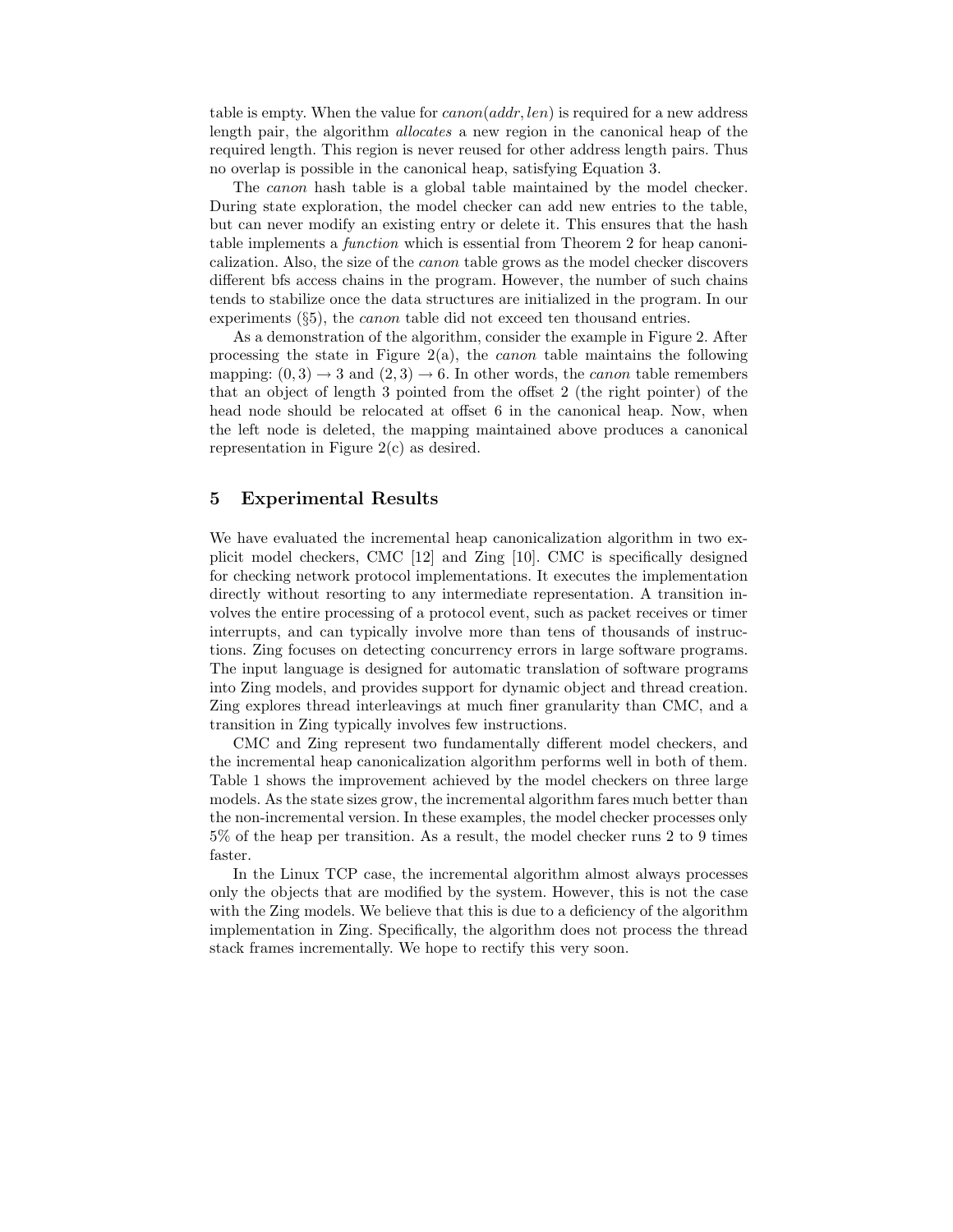| Model              | State   | No. of Heap |                                                    |      | % Modified  % Accessed Model Checker |
|--------------------|---------|-------------|----------------------------------------------------|------|--------------------------------------|
|                    |         |             | Size (KB) Objects (avg) per Transition for Hashing |      | Speedup                              |
| Tx. Manager (Zing) | $1.3\,$ | 46.0        | 0.16                                               | 4.25 | x2.15                                |
| File System (Zing) | 4.1     | 364.1       | 0.4                                                | 2.18 | x3.59                                |
| Linux TCP (CMC)    | 255.7   | 102.7       | 4.96                                               | 5.06 | x8.85                                |

Table 1. Performance improvement of the Incremental Canonicalization Algorithm

While running our experiments, we found that both CMC and Zing spend their time in performing the breadth-first traversal of the heap required for the incremental algorithm, and not on the hash computation. However, note that such a full-heap traversal is required even to check for memory leaks (or to perform garbage collection). One way to avoid this full-heap traversal is to implement an incremental shortest path algorithm, such as [13], for computing the bfs access chains and for detecting memory leaks. We hope to pursue this approach in our future work.

## 6 Related Work

The work presented in this paper is related to, and in many ways relies on the observations made in [6, 7]. The need for heap canonicalization was first observed by Lerda et.al. [6]. However, they only provide a heuristic algorithm that does not guarantee uniqueness of the canonical representation for all equivalent heaps. Iosif's algorithm [7] is the only previously known heap canonicalization algorithm to guarantee this uniqueness. This algorithm has been extended to support thread symmetries [14]. Extending the incremental heap canonicalization algorithm to recognize thread symmetries is interesting future work.

Other researchers have observed the expensiveness of state hashing in explicit model checking [5]. In [15], Dillinger et.al. provide a method to reduce the number of hash functions required for bitstate hashing. This approach is orthogonal to the approach presented in the paper and can be used together.

### 7 Conclusions

This paper presents an incremental heap canonicalization algorithm that is necessary when explicitly model checking large software programs. As demonstrated by the experiments, the incremental algorithm scales well to large heaps by generating the canonical representation of a heap incrementally.

# References

- 1. Holzmann, G.J.: From code to models, Newcastle upon Tyne, U.K. (2001) 3–10
- 2. Corbett, J., Dwyer, M., Hatcliff, J., Laubach, S., Pasareanu, C., Robby, Zheng, H.: Bandera: Extracting finite-state models from java source code. In: ICSE 2000. (2000)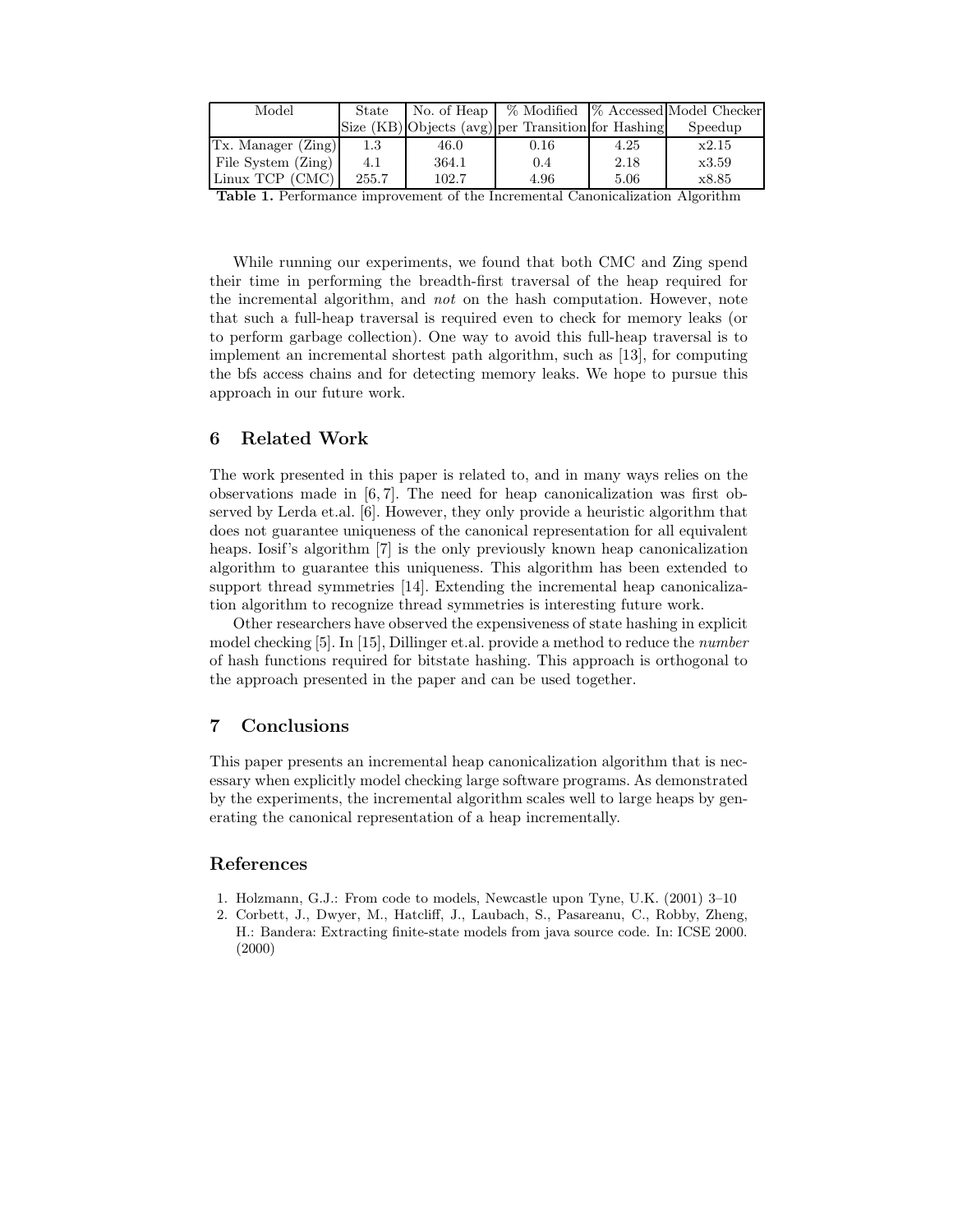- 3. Brat, G., Havelund, K., Park, S., Visser, W.: Model checking programs. In: IEEE International Conference on Automated Software Engineering (ASE). (2000)
- 4. Musuvathi, M., Park, D., Chou, A., Engler, D.R., Dill, D.L.: CMC: A Pragmatic Approach to Model Checking Real Code. In: Proceedings of the Fifth Symposium on Operating Systems Design and Implementation. (2002)
- 5. Holzmann, G.J.: The Spin Model Checker: Primer and Reference Manual. Addison Wesley, Boston, Massachusetts (2003)
- 6. Lerda, F., Visser, W.: Addressing dynamic issues of program model checking. Lecture Notes in Computer Science 2057 (2001) 80–102
- 7. Iosif, R.: Exploiting Heap Symmetries in Explicit-State Model Checking of Software. In: Proceedings of 16th IEEE Conference on Automated Software Engineering. (2001)
- 8. Frigioni, D., Marchetti-Spaccamela, A., Nanni, U.: Incremental algorithms for single-source shortest path trees. In: Proceedings of Foundations of Software Technology and Theoretical Computer Science. (1994) 112–224
- 9. Narvaez, P., Siu, K.Y., Tzeng, H.Y.: New dynamic SPT algorithm based on a ball-and-string model. In: INFOCOM (2). (1999) 973–981
- 10. Andrews, T., Qadeer, S., Rehof, J., Rajamani, S.K., Xie, Y.: Zing: Exploiting program structure for model checking concurrent software. In: Proceedings of the 15th International Conference on Concurrency Theory. (2004)
- 11. Gary, M.R., Johnson, D.S. In: Computers and Intractability. Freeman (1979)
- 12. Musuvathi, M., Park, D., Chou, A., Engler, D., Dill, D.: CMC: A pragmatic approach to model checking real code. In: Proceedings of Operating Systems Design and Implementation (OSDI). (2002)
- 13. Ramalingam, G., Reps, T.W.: An incremental algorithm for a generalization of the shortest-path problem. J. Algorithms 21 (1996) 267–305
- 14. Robby, Dwyer, M.B., Hatcliff, J., Iosif, R.: Space-reduction strategies for model checking dynamic software. In: SoftMC03 Workshop on Software Model Checking, Electronic Notes in Theoretical Computer Science. Volume 89. (2003)
- 15. Dillinger, P.C., Manolios, P.: Bloom filters in probabilistic verification. In: Formal Methods in Computer-Aided Design (FMCAD). (2004)
- 16. Carter, J.L., Wegman, M.N.: Universal classes of hash functions. (In: Journal of Computing and System Sciences) 143
- 17. Cormen, T.H., Leiserson, C.L., Rivest, R.L. In: Introduction to Algorithms. MIT Press (1990)

# A Implementation of the canon function

See Figure 3

# B Example of an Incremental Hash Function

One example that is shown below is the universal hash function [16] described in [17]. Given a state x consisting of n bytes  $x = \{x_1, \ldots, x_n\}$ , a hash table of size m where m is prime, and a random array r of n elements  $r = \{r_1, \ldots, r_n\}$ such that  $0 \leq r_i \leq m-1$ , the hash function is given by

$$
h(x) = \sum_{i=1}^{n} r_i x_i \mod m
$$